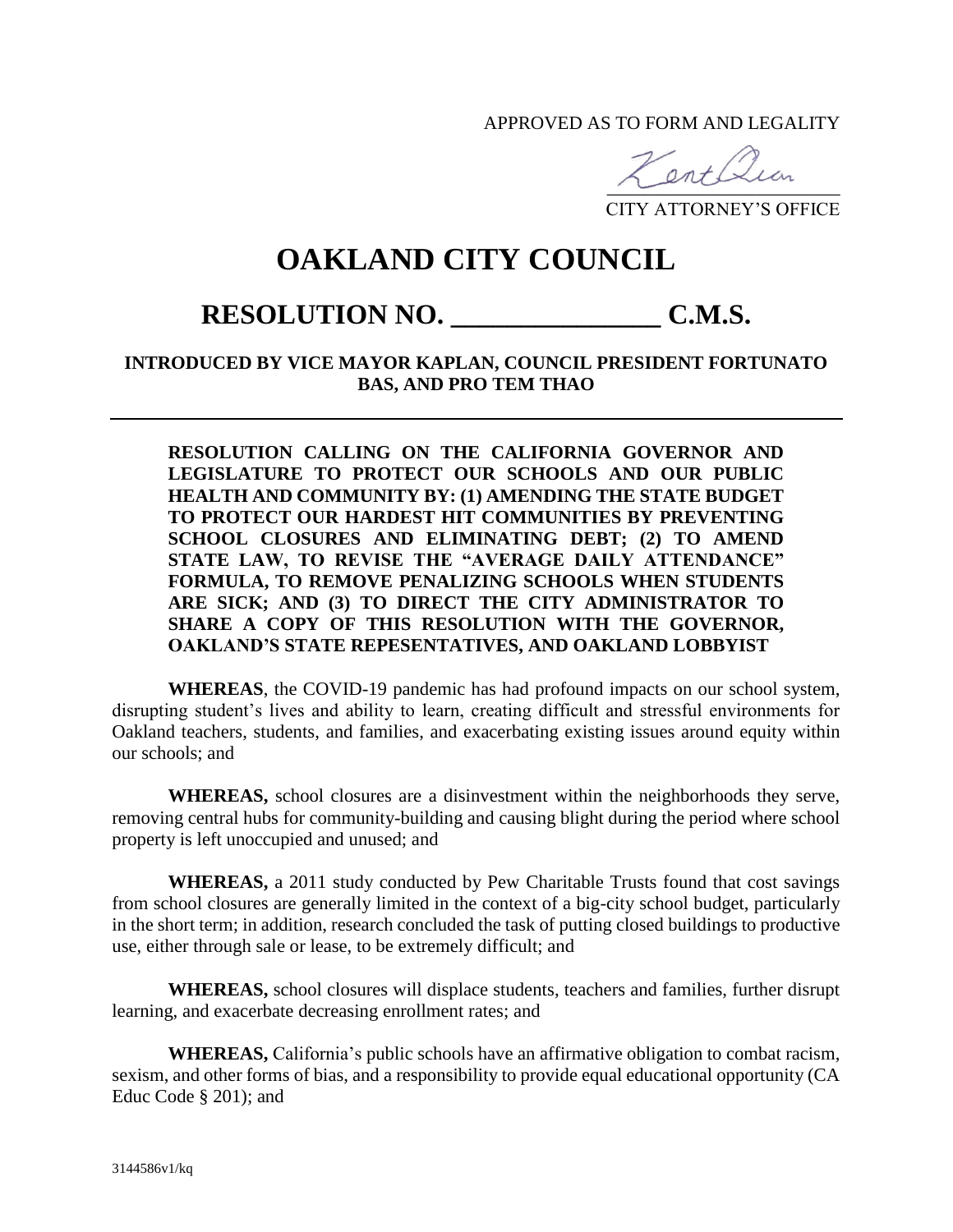**WHEREAS**, permanent school closures can have and have had a detrimental effect on communities of color across the city, and specifically on Black communities; and

**WHEREAS,** the Oakland Unified School District (OUSD) has a history of disproportionately impacting majority Black schools for closure, closing 16 majority Black schools in two decades; and

**WHEREAS,** all eight schools slated for closure this year are majority Black schools; and

**WHEREAS,** an action which disproportionately impacts one particular demographic group as compared to other demographic groups may interfere with the ability to receive equal access to a quality education; and

**WHEREAS,** California is anticipating a \$45.7 billion surplus for the 2022-23 fiscal year, of which \$16.1 billion will be used for Proposition 98 obligations and \$20.6 billion will be available for discretionary use; and

**WHEREAS,** in 2003, the Oakland Unified School District was placed under state control and was compelled to accept a \$100 million loan, which is has been repaying with interest ever since; and despite state control, oversight, and approval of all its budgets, OUSD has not only remained in debt, but due to the growth of state-approved charter schools and the consequent loss of public school student population, continues to be unable to provide sufficient resources to its students, particularly Black and Brown students; and

**WHEREAS,** it would require less than one fifteenth of a percent of the State's operating surplus to eliminate all of OUSD's outstanding debt; and

**WHEREAS**, the ongoing effects of the pandemic—such as student and staff quarantines, challenges implementing remote learning, impacts of months of lost or insufficient instructional time, and stress and trauma from the pandemic and social isolation—continue to affect school attendance levels; and

**WHEREAS,** the State's Local Control Funding Formula (LCFF) allocates funding to school districts based on their average daily attendance—the average number of students in class each day throughout the school year; and

**WHEREAS,** because of temporary school closures from COVID-19, for 2020-21, the state suspended the collection of attendance data, and credited districts with their 2019-20 attendance levels for LCFF funding; and

**WHEREAS,** while this adjustment was made for 2020-21, for 2021‑22, the State returned to its previous policy—crediting school districts with the greater of their attendance in 2021‑22 or 2020‑21; and